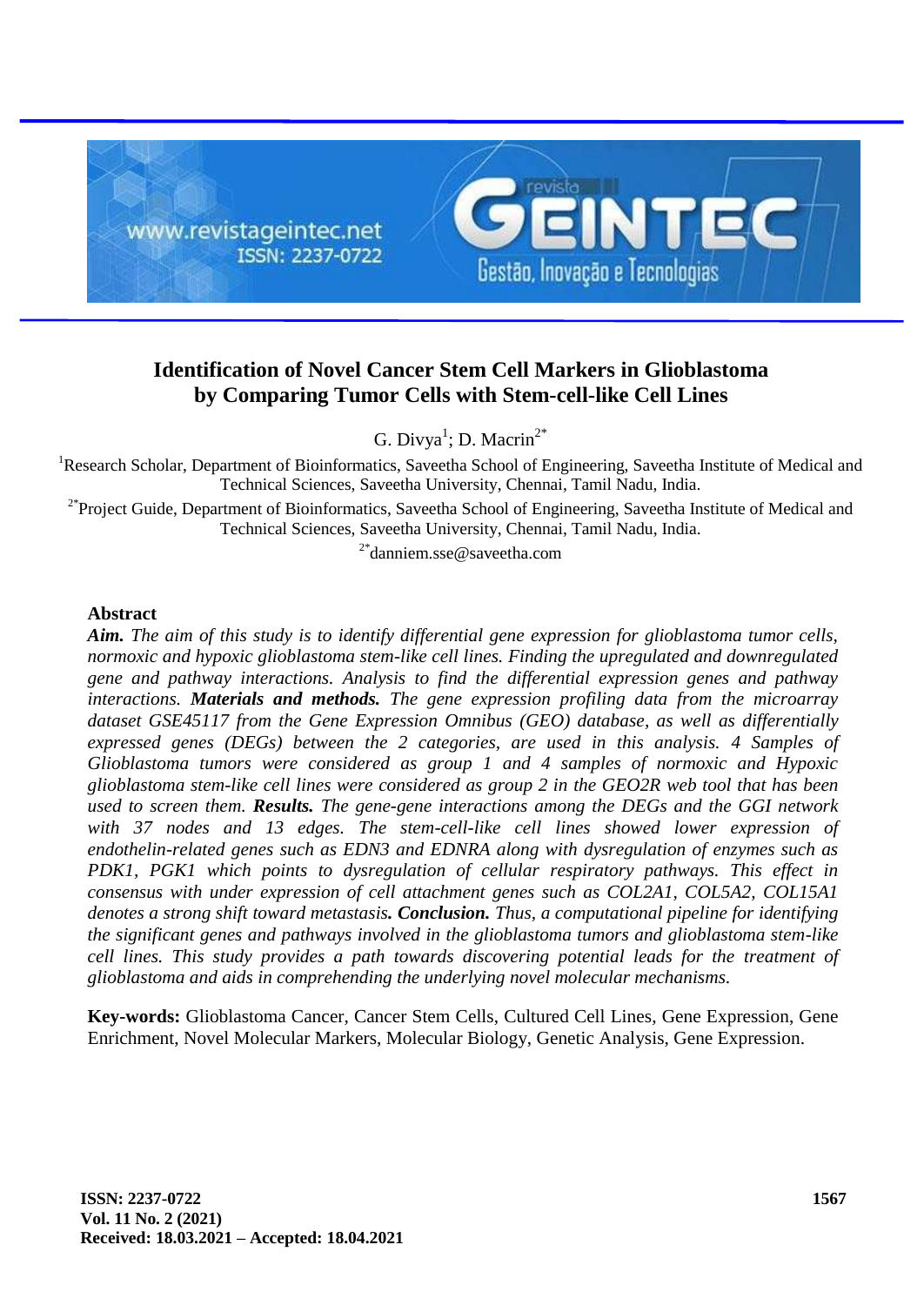# **1. Introduction**

Glioblastoma cancer is the most common disease caused in the human brain (Ohgaki and Kleihues 2013). Cancer refers to neoplastic cells that appear to be immune and have a large clonogenic potential are called cancer stem cells. Glioblastoma stem-like cells can be successfully propagated in the media after being isolated from freshly resected human GBM (Bar et al. 2010). In this study, we'll aim for genes that influence cells and whether there's a way to treat them so that they don't progress as rapidly. We'll then analyze the pathway interactions in the cause of genes (Yi et al. 2016). In today's world, there are still no curative therapeutic options for glioblastoma, and the survival rate of patients who are diagnosed is very low. Identification of proteins and pathways involved in chemotherapeutic resistance detection using genomic and proteomic analysis (Shergalis et al. 2018). To determine differences in expression levels of glioblastoma cancer cells and normoxic stem-like cell lines. To identify the genetic markers for tumor differentiation. A study on biological processes which have been significantly altered of glioblastoma.

The metabolic linkage between the pentose phosphate pathway and glycolysis has also been found in glioblastoma stem-like cells (Kathagen et al. 2013). Cancer cells use glycolysis energy for rapid cell division. The research shows the FLK-1 provides a major role in the formation of VM in GBM. This study has shed light on modulating tumor aggressiveness and has also provided a basis for future research. Treatment (Francescone et al. 2012). The clinical role of SOX2 and new findings that may provide novel clinical applications for SOX2 as a prognostic marker, an indicator of metastasis, biomarker, or potential therapeutic target in some cancer types (Weina and Utikal 2014). Glioblastoma genes activated by Zeb1 are predicted to be tumor migration and invasion mediators, including the guanine nucleotide exchange factor Prex1, whose signaling pathway indicates shorter glioblastoma patient survival. (Rosmaninho et al. 2018).

Previously our team has a rich experience in working on various research projects across multiple disciplines (Sathish and Karthick 2020; Varghese, Ramesh, and Veeraiyan 2019; S.R. Samuel, Acharya, and Rao 2020; Venu, Raju, and Subramani 2019; M.S. Samuel et al. 2019; Venu, Subramani, and Raju 2019; Mehta et al. 2019; Sharma et al. 2019; Malli Sureshbabu et al. 2019; Krishnaswamy et al. 2020; Muthukrishnan et al. 2020; Gheena and Ezhilarasan 2019; Vignesh et al. 2019; Ke et al. 2019; Vijayakumar Jain et al. 2019; Jose, Ajitha, and Subbaiyan 2020). Now the growing trend in this area motivated us to pursue this project.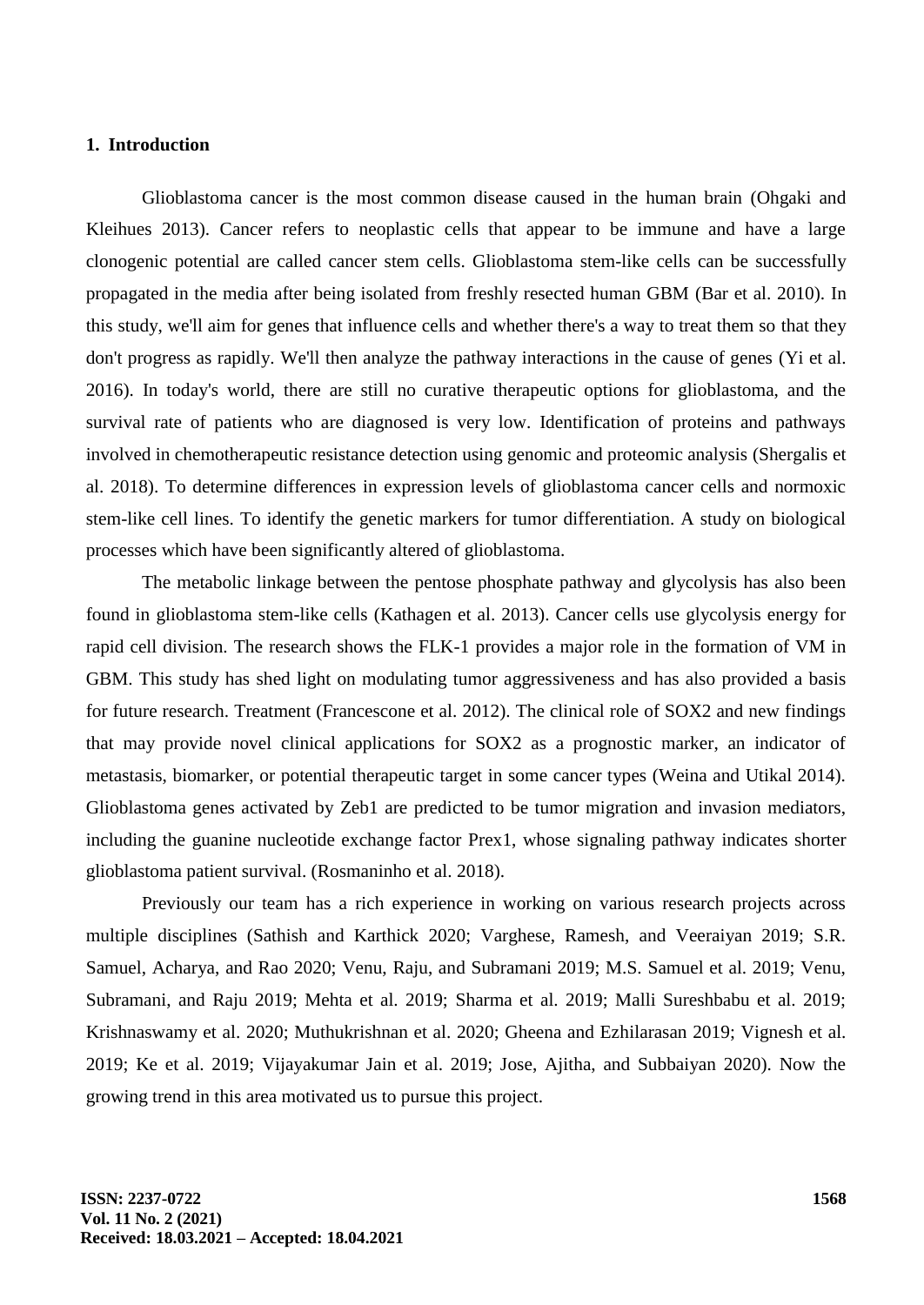The Lacunae in this current study is that microarray data is available but no analysis is performed. Microarray gene expression data for glioblastoma tumor cells and stem-like cells are available for gene interactions. To identify differential gene expression for glioblastoma tumor cells and stem-like cells to find out upregulated downregulated gene interactions among them. Understand Functional Enrichment among genes of glioblastoma tumor and glioblastoma stem-like cells. They are obtained from microarray-based on the glioblastoma stem-like cells line which is used to find the differentially expressed genes. The samples are collected based on the tumor cells and tumor stem-like cells line (Normoxic and Hypoxic in 48 hrs) to identify differentially expressed genes. The methods used in bioinformatics to find out the identifying gene, and regulatory pathways associated networks in GBM disease. It provides the idea for explaining the molecular pathways underlying GBM and identifying diagnostic and therapeutic targets. In this study, we first assembled a list of genes linked to GBM from the GEo dataset (ID GSE45117). Then we use the Gene- Gene interactions (STRING), Funrich, cytohubba, and Cluego tools to perform bioinformatics analysis on these genes. This study aims to find out whether genes are expressed differently in glioblastoma tumor cells, normoxic and hypoxic glioblastoma stem-like cell lines. Identifying the interactions involving upregulated and downregulated genes and pathways. Identifying differential expression and pathway interactions.

# **2. Materials and Methods**

# **2.1. Dataset**

| S.<br>N <sub>0</sub>  | No. of<br>samples | Accession | Title                | Source name            | Cell type             |
|-----------------------|-------------------|-----------|----------------------|------------------------|-----------------------|
|                       | 4                 | GSM109744 | Tumor 10             | Glioblastoma Tumor 10  | Glioblastoma Tumor    |
|                       |                   | GSM109744 | Tumor 11             | Glioblastoma Tumor 11  | Glioblastoma Tumor    |
|                       |                   | GSM109744 | Tumor 12             | Glioblastoma Tumor 12  | Glioblastoma Tumor    |
|                       |                   | GSM109744 | Tumor 13             | Glioblastoma Tumor 13  | Glioblastoma Tumor    |
| $\mathcal{D}_{\cdot}$ | $\overline{4}$    | GSM109745 | <b>Normoxic</b>      | Normoxic Glioblastoma  | Normoxic Glioblastoma |
|                       |                   |           | Glioblastoma 10      | Stem-like cell line    | Stem-like cell line   |
|                       |                   |           | Stem-like cell line  | derived from tumor 10  | derived from tumor 10 |
| 3                     | 4                 | GSM109745 | Normoxic             | Normoxic Glioblastoma  | Normoxic Glioblastoma |
|                       |                   |           | Glioblastoma 11      | Stem-like cell line    | Stem-like cell line   |
|                       |                   |           | Stem-like cell line, | derived from tumor 11, | derived from tumor 11 |

Table 1- The sample groups in GSE45117 were procured from the Gene Omnibus Expression database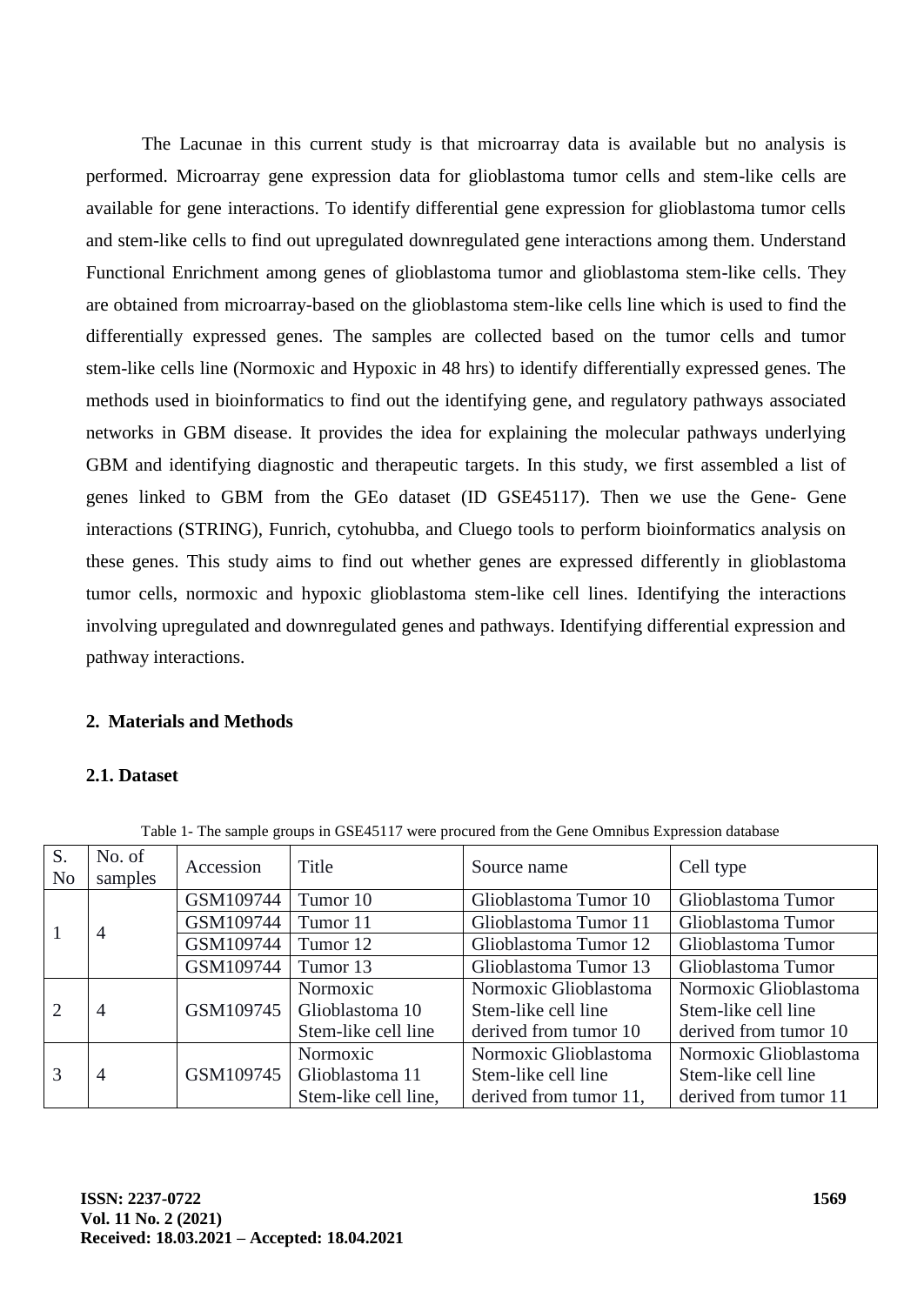GEO – Gene expression omnibus is the freely distributed microarray and high throughput functional genomic data. The array Data and gene expression microarray array analysis dataset of GSE45117 were taken from the GEO database (Table. 1). GSE45117 contains 2 samples of (Glioblastoma tumor 4, normoxic, Normoxic cell lines exposed to hypoxia for 48 hrs 2, Hypoxic, hypoxic cell lines exposed to normoxic for 48 hrs). The GEOdatabase is classified based on the four groups of samples (g1 and g2).

#### **2.2. Identification of Significant Genes**

Significant genes are classified based on  $0.05 < p$  value which is greater than 0.05 are taken as significant genes.

# **2.3. Classification of Upregulated and Downregulated Genes**

Significant genes are regulated based on up-regulated and down-regulated genes. Upregulate as  $>+3$  and down-regulated as  $< -3$ .

# **2.4. Gene- Gene Interaction**

For Gene-Gene interaction common genes are taken from the upregulated and downregulated. These common genes copy to the STRING database.

#### **2.5. Gene Enrichment Analysis**

STRING database the common genes are paste in the multiple proteins and homo sapiens as selected for function. The string interaction shows between the two co-expression genes (Mering and v. Mering 2003).

#### **2.6. Refined Gene Enrichment Analysis**

Gene enrichment analysis is used by Funrich. In Funrich all common genes are pasted in the data. Funrich analysis can be depicted graphically in the form of a bar chart. It has 9 types of enrichment analysis: cellular component, molecular function, biological process, biological pathway,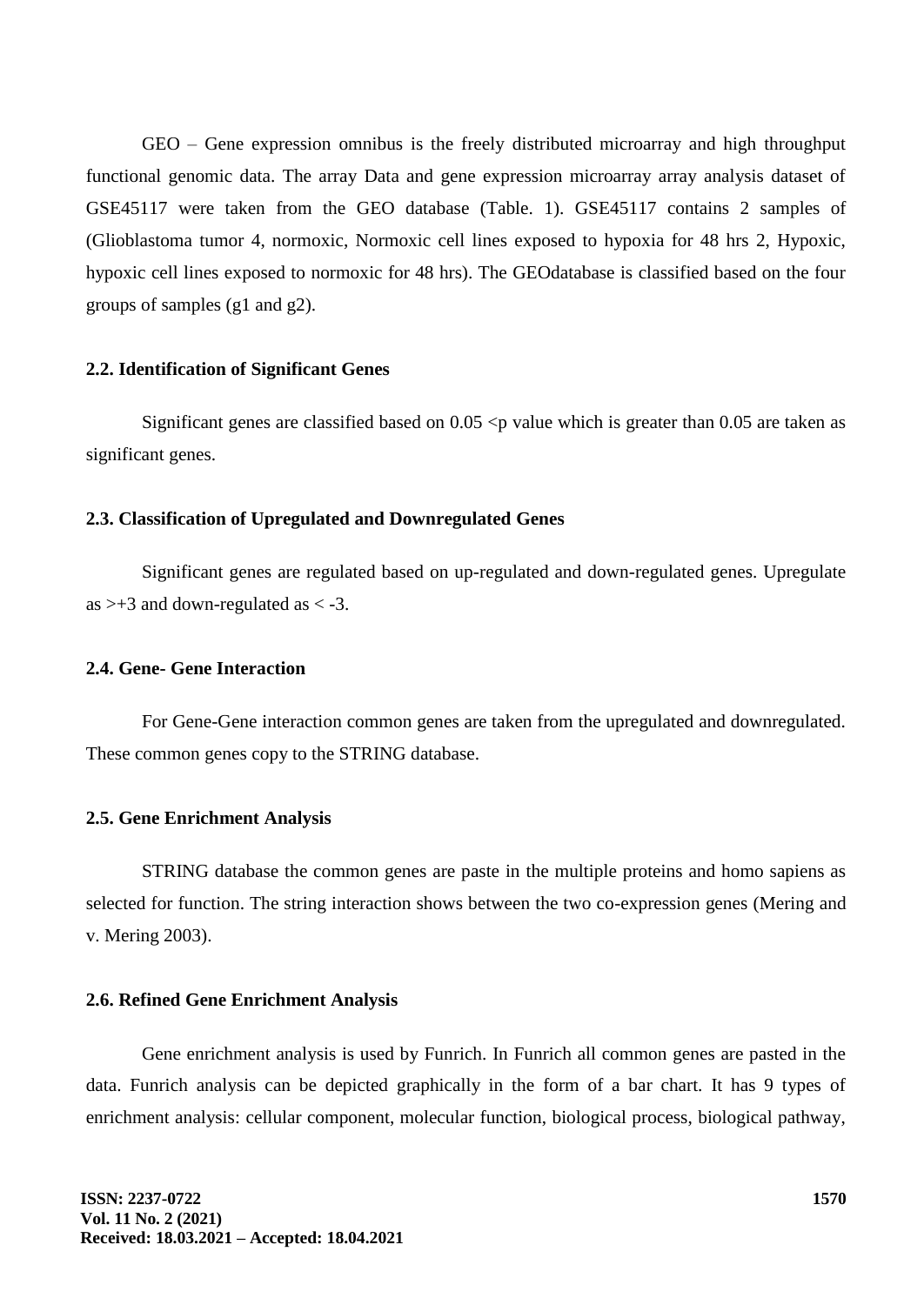protein domain, site of expression, transcription factor, clinical phenotype, and COSMIC (Fonseka et al. 2020).

#### **2.7. Overall Gene Enrichment**

Cytoscape is complex visualizing molecular interaction networks and biological pathways. The string interaction is downloaded in tsv file format. The file is uploaded into Cytoscape and applies the function of CluePedia (ClueGO). CluePedia Cytoscape is used for finding out the pathways and to calculate the linear and nonlinear data of pathways. In CluePedia we have Ontologies/pathways, Clinvar, Corum-Corum, Chromosomal location, Biological pathways, Cellular component, Immune system process, Molecular function, Protein domains, KEGG, Reactome, Wikipathways (Shannon 2003).

#### **2.8. Hub-Genes Identification (Cytohubba)**

Cytohubba is the biological network that analyzes the network to find the hub genes in the network. Cytohubba is classified into topological and centralities. topological is classified into 10 types and centralities as 6 types. The file is uploaded in Cytohubba and the top 10 genes are selected. MCC is selected for network gene analysis (Chin et al. 2014).

#### **2.9. Cluepedia /ClueGo**

Cluepedia calculates the statistical value for linear and nonlinear between variables. Correlation for markers and to data. Pearson correlation, spearman's rank, Distance correlation, and maximal information coefficient (MIC). String node file is uploaded in the cluepedia for analysis(Shannon 2003; Chin et al. 2014; Bindea et al. 2009).

# **3. Results**

#### **3.1. Identification of DEGs from the Dataset**

The gene expression profiles from the GSE45117 dataset from the GEO database have been used in our research. We obtained the differentially expressed genes (DEGs) from the dataset by comparing tumor samples with stem-like cell line samples using the GEO2R online platform.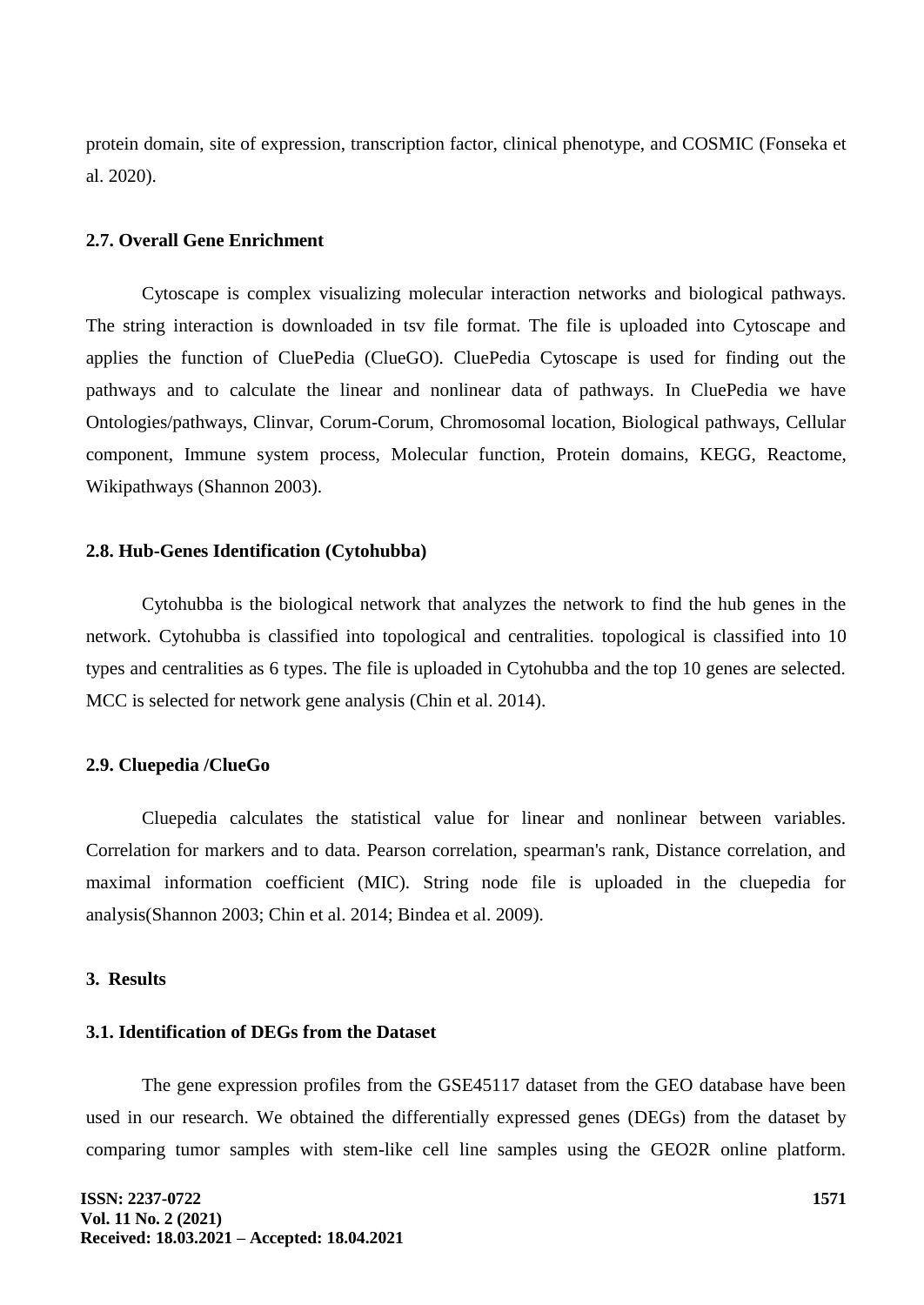P-values and | log2FC| values are determined. The Rstudio web server shiny volt has been used to build a volcano plot (Fig. 1 and Fig. 2).





Fig. 2- Volcano Plot Showing Differentially Expressed Genes between Glioblastoma Tumors and Culture Stem-Cell-like Cells. **Red:** Overexpressed in Cultured Cell Line and **Blue:** Overexpressed in TUMOR CELLS



## **3.2. Gene-Gene Interaction**

We simulated gene interactions using the STRING tool and plotted them using Cytoscape to evaluate the gene-gene interactions among the DEGs and the GGI network with 37 nodes and 13 edges (Fig.3). In this Fig. 3, we have found the co-expression genes were identified.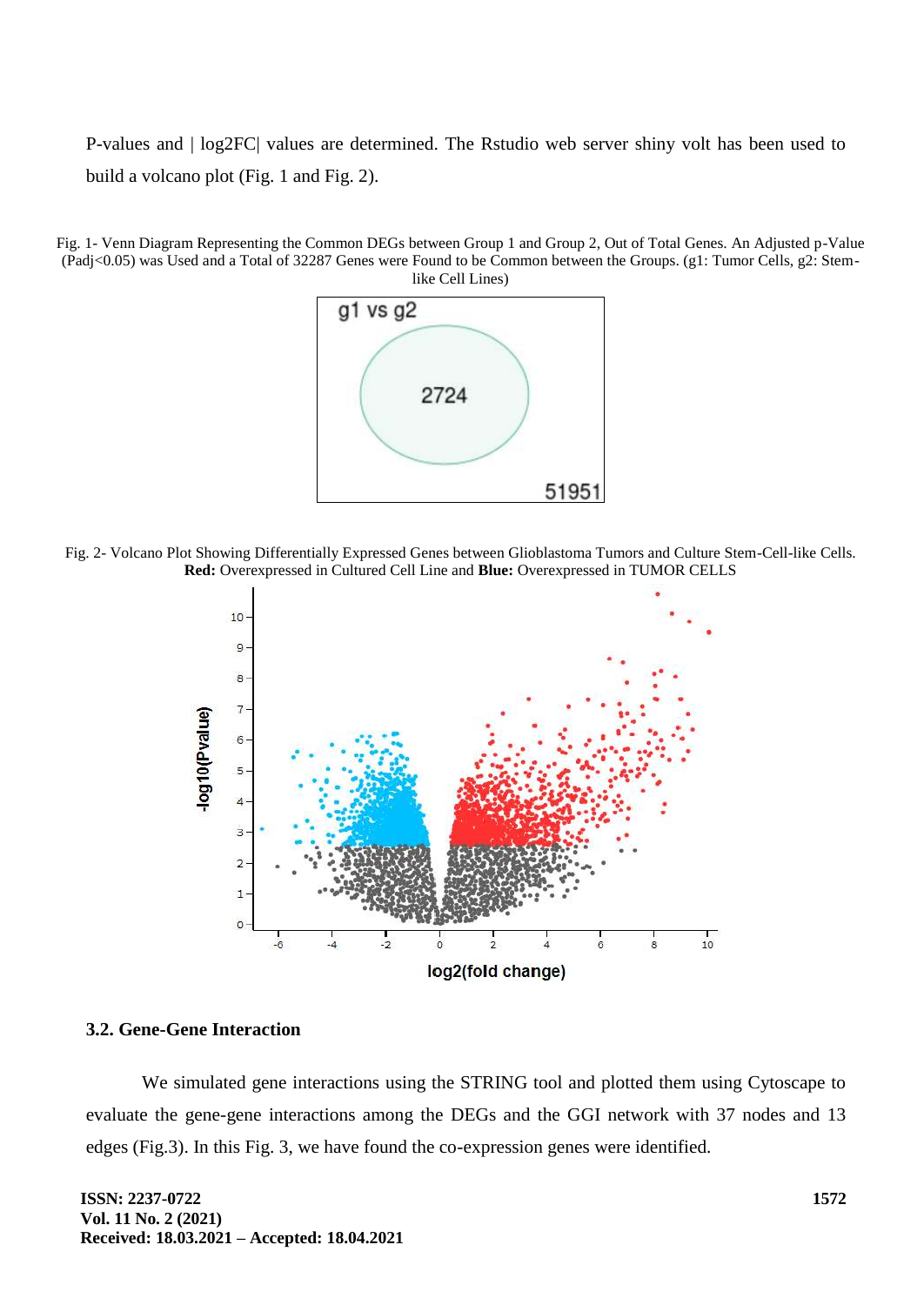

Fig. 3- STRING Showing Possible Interactions of Differentially Expressed Genes between Glioblastoma Tumor and Culture Stem-Cell-like Cells

# **3.3. Refine Gene Enrichment Analysis**

FUNRICH is the bioinformatics tool that is used to find out the genome, transcriptome, proteome, and metabolome of various systems (Shannon 2003). In the FunRich analysis common genes are identified 11 genes located in the extracellular region, 3 genes involved in the catalytic, 3 genes involved in the extracellular matrix structural constituent, 8 genes involved in the cell communication, 8 genes involved in the signal transduction, 6 genes involved in the integrin family cell surface interactions, 6 genes involved in the Beta 1 integrin cell surface interactions, 6 genes involved in the Endothelins, 17 genes involved in the signal peptide, 33 genes involved in the HUVEC , 12 genes involved in the SP1, 7 genes are involved in the Central nervous system, 36 genes involved in the large intestine. This data is represented in Table 2.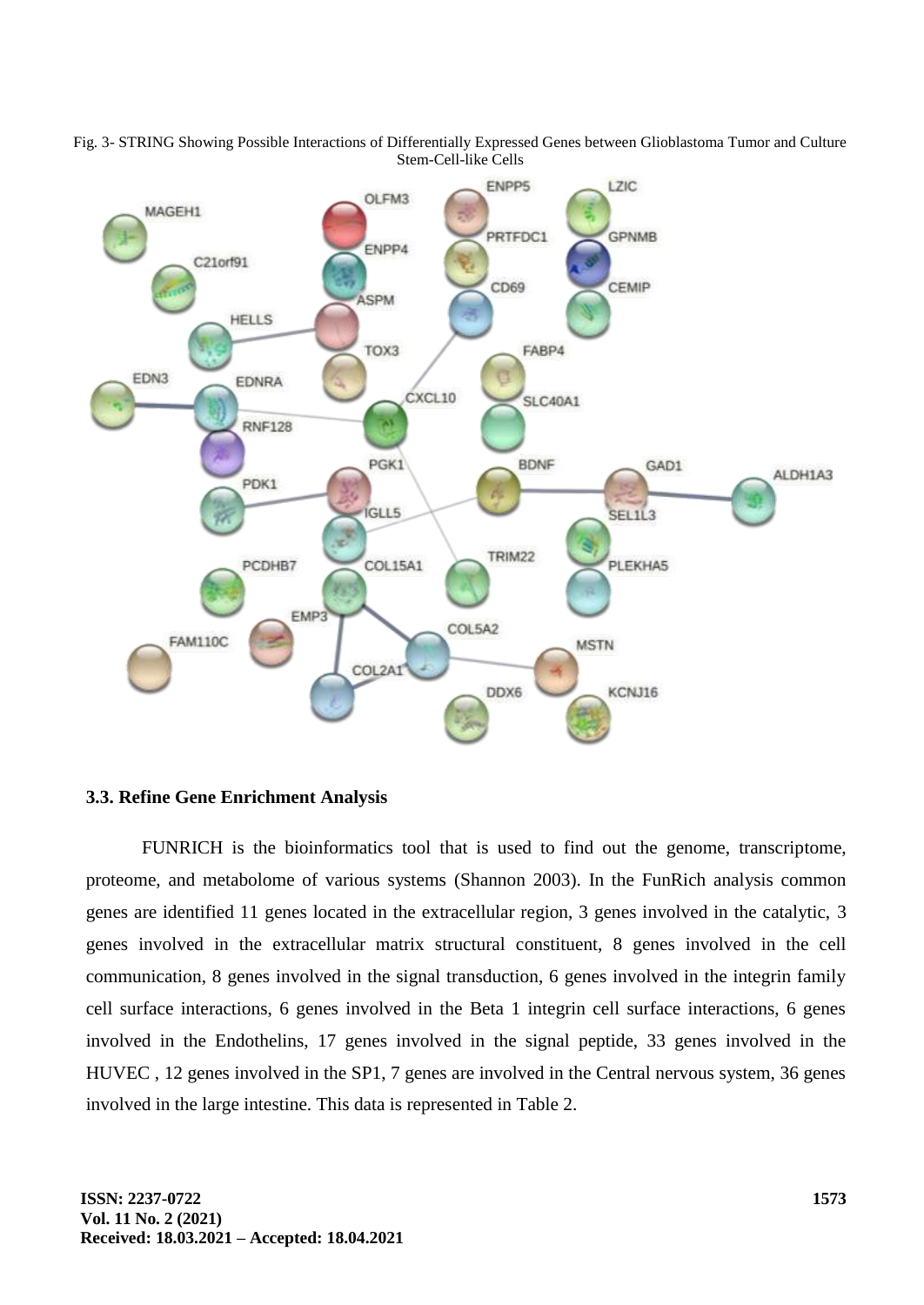| Analysis detail                                  | No.of genes in the<br>dataset |  |
|--------------------------------------------------|-------------------------------|--|
|                                                  |                               |  |
|                                                  | 11                            |  |
| Catalytic Activity, Extracellular matrix         | 3                             |  |
| structural constituent                           |                               |  |
| Cell communication, Signal transduction          | 8                             |  |
| Integrin family cell surface interactions, Beta1 | 6                             |  |
| integrin cell surface interactions, Endothelins  |                               |  |
| signal peptide                                   | 17                            |  |
| <b>HUVEC</b>                                     | 33                            |  |
| SP <sub>1</sub>                                  | 12                            |  |
| <b>Central Nervous System</b>                    | 7                             |  |
| large intestine                                  | 36                            |  |
|                                                  | Extracellular                 |  |

Table 2- Funrich Analysis is Done by Using Significant Genes Identified from GEO2R Analysis

# **3.4. Hub Genes Classification**

Fig. 4- HUB Genes Identification Using (a) Cytohubba Analysis was Performed to Identify the Gene Network from STRING Interactions. The Analysis Produced EDN3, EDNRA, CXCL10, COL5A2, PDK1, PGK1, COL15A1, COL2A1, and BDNF Genes as Highly Interacting Gene Clusters

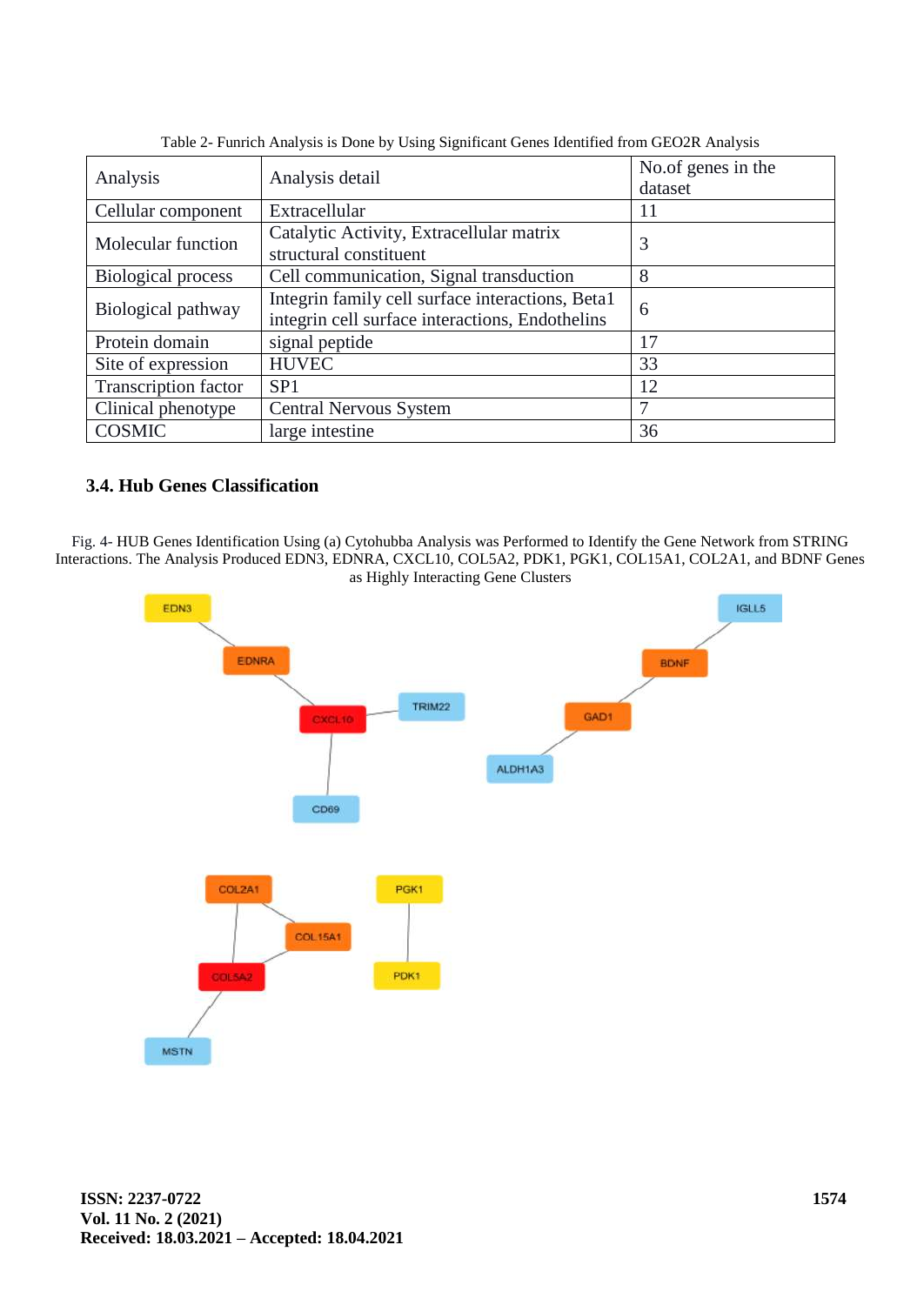DEGs are represented as nodes, and DEG interactions are represented as edges. The densely connected regions within the gene network were identified using the Cytoscape CYTOHUBBA plugin. As a result, we can extract the DEGs gene network's top ten significant clusters (Fig. 4).

#### **3.5. Cluepedia /ClueGo**

Cluepedia calculates the statistical value for linear and nonlinear between variables. Correlation for markers and to data. Pearson correlation, spearman's rank, Distance correlation, and maximal information coefficient (MIC). The string node file is uploaded in the cluepedia for analysis (Fig. 5).



Fig. 5- Pathway Interaction between the Genes by Using the HUB Gene as Input in Cluepedia

#### **4. Discussion**

In this study, we observed the significant genes, upregulated and downregulated genes from the GEO database. The total number of significant genes present in the data is 33973 by the cutoff value (P>0.05), a total number of upregulated genes are present 19 (logFc>3) and downregulated genes are 25 (logFc<-3). The string interactions observed among the upregulated and downregulated genes are combined. 7 interactions were observed in a string (EDN3-EDNRA, HELLS-ASPM, PDK1-PGK, COL2A1-COL5A2, COL5A2-EMP3, BDNF-GAD1, GAD1- ALDH1A3). Funrich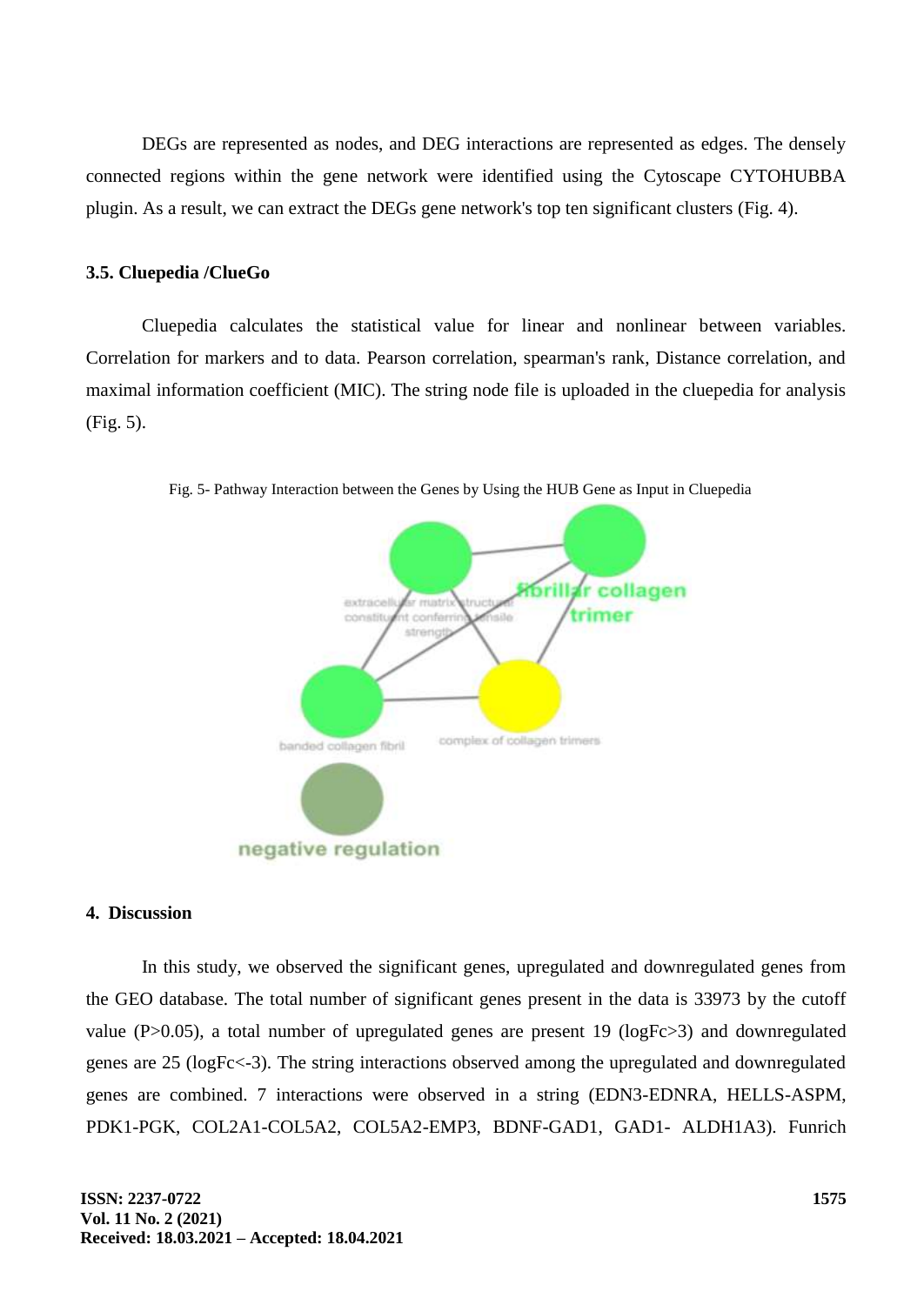analyses are done where 35.5% of genes are present in extracellular components. Cytohubba analysis was performed to identify the gene network from STRING interactions. The analysis produced EDN3, EDNRA, CXCL10, COL5A2, PDK1, PGK1, COL15A1, COL2A1, and BDNF genes as highly interacting gene clusters. Pathway interaction between the genes by using the HUB gene as input in Cluepedia.

The gene-gene interactions among the DEGs and the GGI network with 37 nodes and 13 edges. The strong interaction between the pathways END3 and EDNRA gene as the common pathway Peptide ligand-binding receptors, COL2A1, COL15A1, COL5A2 gene as the common pathway Collagen chain trimerization. In the FunRich analysis common genes are identified 11 genes located in the extracellular region, 3 genes involved in the catalytic, 3 genes involved in the extracellular matrix structural constituent, 8 genes involved in the cell communication, 8 genes involved in the signal transduction, 6 genes involved in the integrin family cell surface interactions, 6 genes involved in the Beta 1 integrin cell surface interactions, 6 genes involved in the Endothelins, 17 genes involved in the signal peptide, 33 genes involved in the HUVEC , 12 genes involved in the SP1, 7 genes are involved in the Central nervous system, 36 genes involved in the large intestine. Funrich analysis are done where 35.5% of genes are present in extracellular components. Cytohubba analysis was performed to identify the gene network from STRING interactions. The analysis produced EDN3, EDNRA, CXCL10, COL5A2, PDK1, PGK1, COL15A1, COL2A1, and BDNF genes as highly interacting gene clusters. The common pathways which are related to the disease are END3, EDNRA, COL2A1, COL15A1, and COL5A2.

The upregulated gene is EDN3- The interaction of genetic markers with anatomic clinical and histopathological types in Hirschsprung's disease (Benucci et al. 2001).EDNRA- Exercise-induced decreases in arterial stiffness in older people are regulated by mutations in endothelin-related genes. (Iemitsu et al. 2006). CXCL10 -Both human and viral interleukin regulate production from cytomegalovirus-stimulated microglia. (Cheeran et al. 2003). COL5A2 -Sequence analysis of COL5A2 gene in patients with spontaneous cervical artery diseases(Grond-Ginsbach et al. 2002). The downregulated genes are GAD1-Glutamate decarboxylase 1 as a candidate gene for autism: a population-based correlation study, (Buttenschøn et al. 2009) COL2A1 - Clinical outcome of congenital toxoplasmosis is based on genetic and epigenetic conditions at COL2A1 and ABCA4. (Jamieson et al. 2008). COL15A1-The human angiogenesis inhibitors restin and endostatin have new endogenous proteolytic types which have been identified and characterized. (John et al. 2005). PGK1-The promoter region of the human X-linked 3-phosphoglycerate kinase gene has also been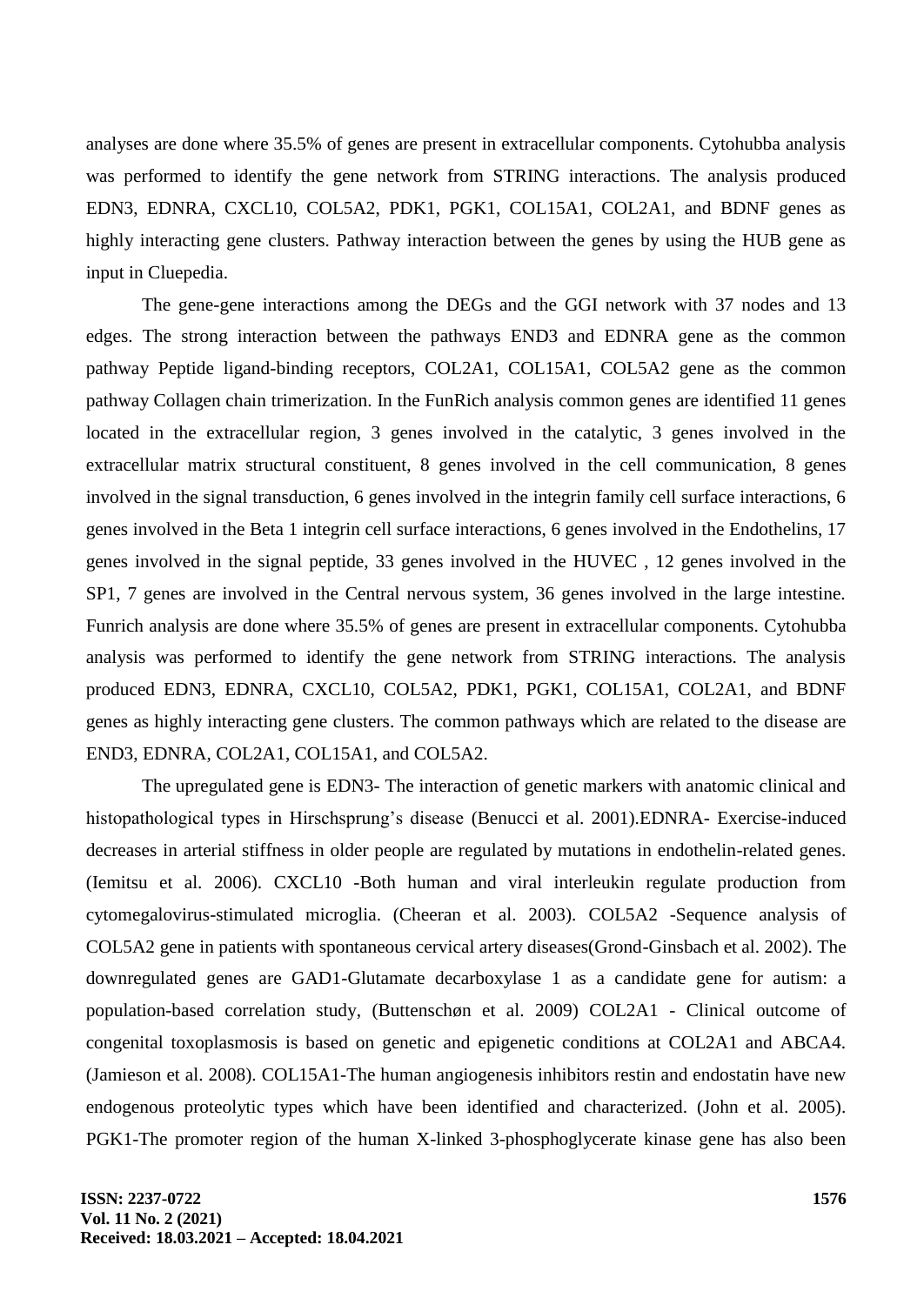sequenced. (Singer-Sam et al. 1984). PDK1-The human pyruvate dehydrogenase kinase gene family is complex. (Gudi et al. 1995). Pathway interaction between the genes by using the HUB gene as input in Cluepedia. The stem-cell-like cell lines showed lower expression of endothelin-related genes such as EDN3 and EDNRA along with dysregulation of enzymes such as PDK1, PGK1 which points to dysregulation of cellular respiratory pathways. This effect in consensus with under expression of cell attachment genes such as COL2A1, COL5A2, COL15A1 denotes a strong shift toward metastasis. The outcome of this study suggests that the cancer-like cell population causes dysregulation of the respiratory pathway and increased metastasis thereby adversely affects therapeutic strategies.

Characterization of gene expression, genomic structure, and chromosomal localization of HELLS (Geiman, Durum, and Muegge 1998). Proliferation-associated SNF2-like gene (PASG): an SNF2 family member altered in leukemia(Lee et al. 2000). Mutations in ALDH1A3 represent a frequent cause of microphthalmia/anophthalmia in consanguineous families (Abouzeid et al. 2014). Protein-truncating mutations in ASPM cause variable reduction in brain size (Bond et al. 2003). Genomic organization of the human COL3A1 and COL5A2 genes: COL5A2 has evolved differently than the other minor fibrillar collagen genes (Välkkilä et al. 2001). The effect of depression, BDNF gene val66met polymorphism, and gender on serum BDNF levels (Ozan et al. 2010). GABA production by glutamic acid decarboxylase is regulated by a dynamic catalytic loop (Fenalti et al. 2007).

Our institution is passionate about high quality evidence based research and has excelled in various fields ((Vijayashree Priyadharsini 2019; Ezhilarasan, Apoorva, and Ashok Vardhan 2019; Ramesh et al. 2018; Mathew et al. 2020; Sridharan et al. 2019; Pc, Marimuthu, and Devadoss 2018; Ramadurai et al. 2019). We hope this study adds to this rich legacy.

The major limitation of our study is that these genes and pathways need to be confirmed by wet lab techniques such as western blot and RT-PCR before they can be clinically applied. This study provides a pathway towards discovering potential leads for the treatments of glioblastoma in comprehending the underlying molecular mechanisms.

# **5. Conclusion**

Glioblastoma cancer is the most common type of brain cancer. Cancer can be defined as neoplastic cells that appear immune and have a high clonogenic potential. Are known as cancer stem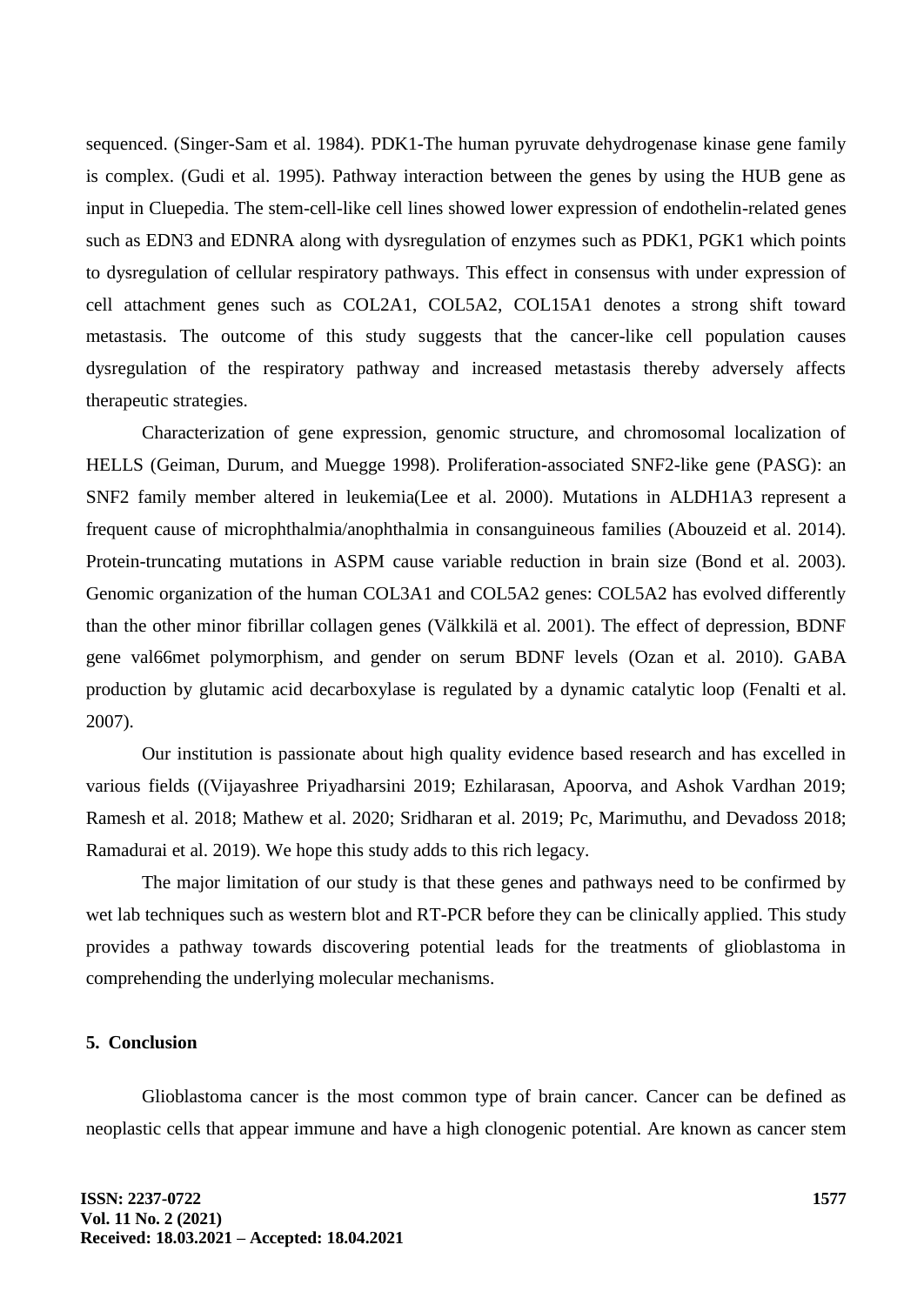cells. After being isolated from recently resected human GBM, glioblastoma stem-like cells can be successfully propagated in the media. The significant genes are identified by upregulated and downregulated genes. Gene interactions are identified in the string database. Enrichment of genes is identified in Funrich. Hub genes are identified in cytohubba and pathway interactions are identified in cluepedia. The computational pipeline for identifying the significant genes and pathways involved in the glioblastoma tumors and glioblastoma stem-like cell lines. This study provides a path towards discovering potential leads for the treatment of glioblastoma and aids in comprehending the underlying novel molecular mechanisms.

## **Declarations**

#### **Conflict of Interest**

The authors of this paper declare no conflict of interest.

# **Author Contribution**

Author DG was involved in data collection, data analysis, manuscript writing. Author MD was involved in conceptualization, guidance, and critical review of a manuscript.

# **Acknowledgments**

The authors would like to express their gratitude towards Saveetha School of Engineering, Saveetha Institute of Medical and Technical Sciences (Formerly known as Saveetha University) for providing the necessary infrastructure to carry out this work successfully.

#### **Funding**

We thank the following organizations for providing financial support that enabled us to complete the study.

- 1. Finura Bioteks
- 2. Saveetha University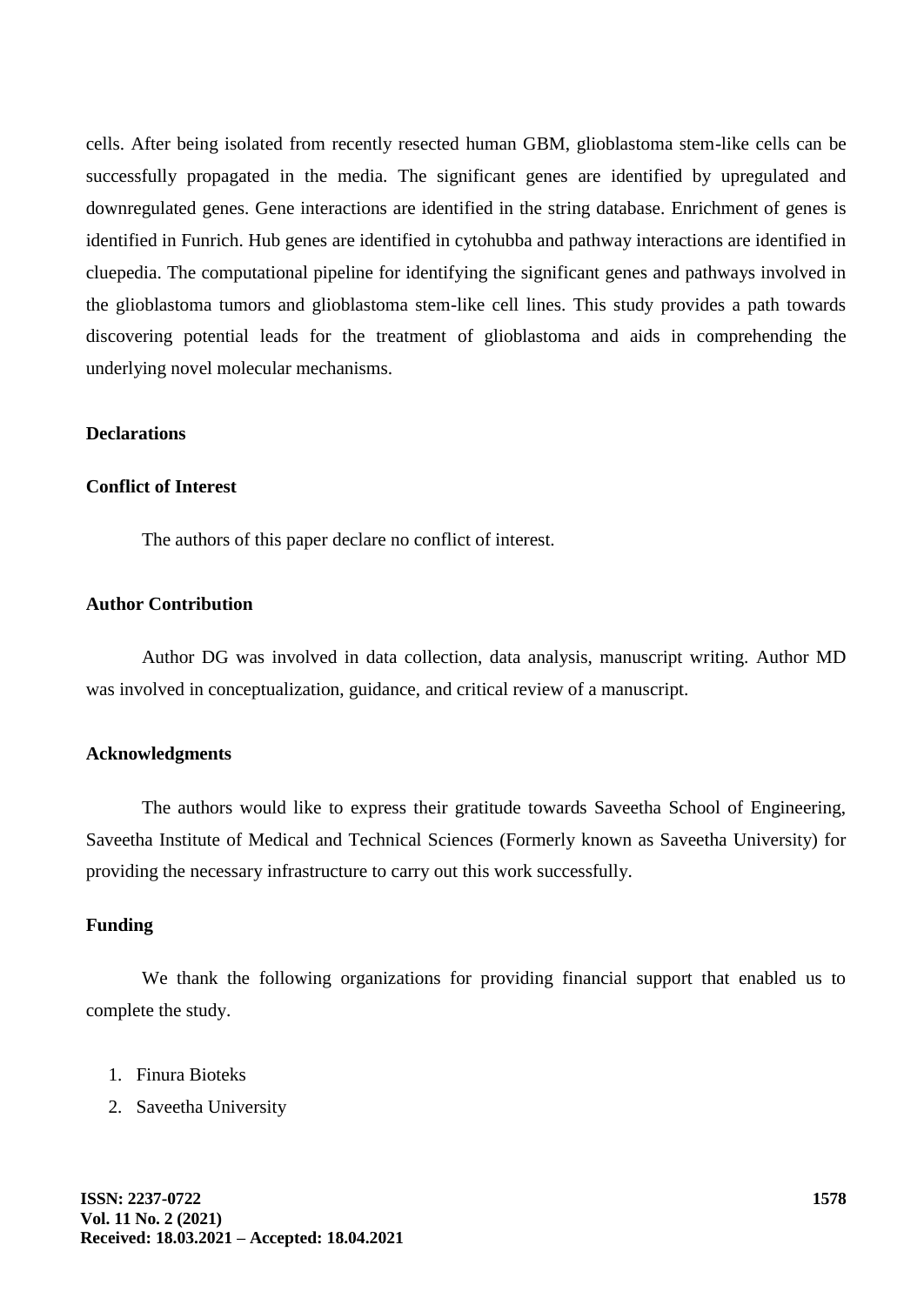- 3. Saveetha Institute of Medical and Technical Sciences
- 4. Saveetha School of engineering

# **References**

Abouzeid, Hana, Tatiana Favez, Angélique Schmid, Céline Agosti, Mohammed Youssef, Iman Marzouk, Nihal El Shakankiry, Nader Bayoumi, Francis L. Munier, and Daniel F. Schorderet. 2014. "Mutations in ALDH1A3 Represent a Frequent Cause of Microphthalmia/anophthalmia in Consanguineous Families." *Human Mutation* 35 (8): 949–53.

Bar, Eli E., Alex Lin, Vasiliki Mahairaki, William Matsui, and Charles G. Eberhart. 2010. "Hypoxia Increases the Expression of Stem-Cell Markers and Promotes Clonogenicity in Glioblastoma Neurospheres." *The American Journal of Pathology*. https://doi.org/10.2353/ajpath.2010.091021.

Benucci, M., A. Mannoni, F. Li Gobbi, and U. Serni. 2001. "FRI0212 Correlation between Histopathological Findings, Sero-Immunological Profile and Markers of Disease Activity in Sicca Syndrome." *Speaker Abstracts 2001*. https://doi.org/10.1136/annrheumdis-2001.305.

Bindea, Gabriela, Bernhard Mlecnik, Hubert Hackl, Pornpimol Charoentong, Marie Tosolini, Amos Kirilovsky, Wolf-Herman Fridman, Franck Pagès, Zlatko Trajanoski, and Jérôme Galon. 2009. "ClueGO: A Cytoscape Plug-in to Decipher Functionally Grouped Gene Ontology and Pathway Annotation Networks." *Bioinformatics* 25 (8): 1091–93.

Bond, Jacquelyn, Sheila Scott, Daniel J. Hampshire, Kelly Springell, Peter Corry, Marc J. Abramowicz, Ganesh H. Mochida, et al. 2003. "Protein-Truncating Mutations in ASPM Cause Variable Reduction in Brain Size." *American Journal of Human Genetics* 73 (5): 1170–77.

Buttenschøn, Henriette Nørmølle, Marlene Briciet Lauritsen, Agata El Daoud, Mads Hollegaard, Meta Jorgensen, Kristine Tvedegaard, David Hougaard, Anders Børglum, Poul Thorsen, and Ole Mors. 2009. "A Population-Based Association Study of Glutamate Decarboxylase 1 as a Candidate Gene for Autism." *Journal of Neural Transmission*. https://doi.org/10.1007/s00702-008-0142-4.

Cheeran, Maxim C-J, Maxim C. -J. Cheeran, Shuxian Hu, Wen S. Sheng, Phillip K. Peterson, and James R. Lokensgard. 2003. "CXCL10 Production from Cytomegalovirus-Stimulated Microglia Is Regulated by Both Human and Viral Interleukin-10." *Journal of Virology*.

https://doi.org/10.1128/jvi.77.8.4502-4515.2003.

Chin, Chia-Hao, Shu-Hwa Chen, Hsin-Hung Wu, Chin-Wen Ho, Ming-Tat Ko, and Chung-Yen Lin. 2014. "cytoHubba: Identifying Hub Objects and Sub-Networks from Complex Interactome." *BMC Systems Biology*. https://doi.org/10.1186/1752-0509-8-s4-s11.

Ezhilarasan, Devaraj, Velluru S. Apoorva, and Nandhigam Ashok Vardhan. 2019. "Syzygium Cumini Extract Induced Reactive Oxygen Species-Mediated Apoptosis in Human Oral Squamous Carcinoma Cells." *Journal of Oral Pathology & Medicine: Official Publication of the International Association of Oral Pathologists and the American Academy of Oral Pathology* 48 (2): 115–21.

Fenalti, Gustavo, Ruby H.P. Law, Ashley M. Buckle, Christopher Langendorf, Kellie Tuck, Carlos J. Rosado, Noel G. Faux, et al. 2007. "GABA Production by Glutamic Acid Decarboxylase Is Regulated by a Dynamic Catalytic Loop." *Nature Structural & Molecular Biology*.

https://doi.org/10.1038/nsmb1228.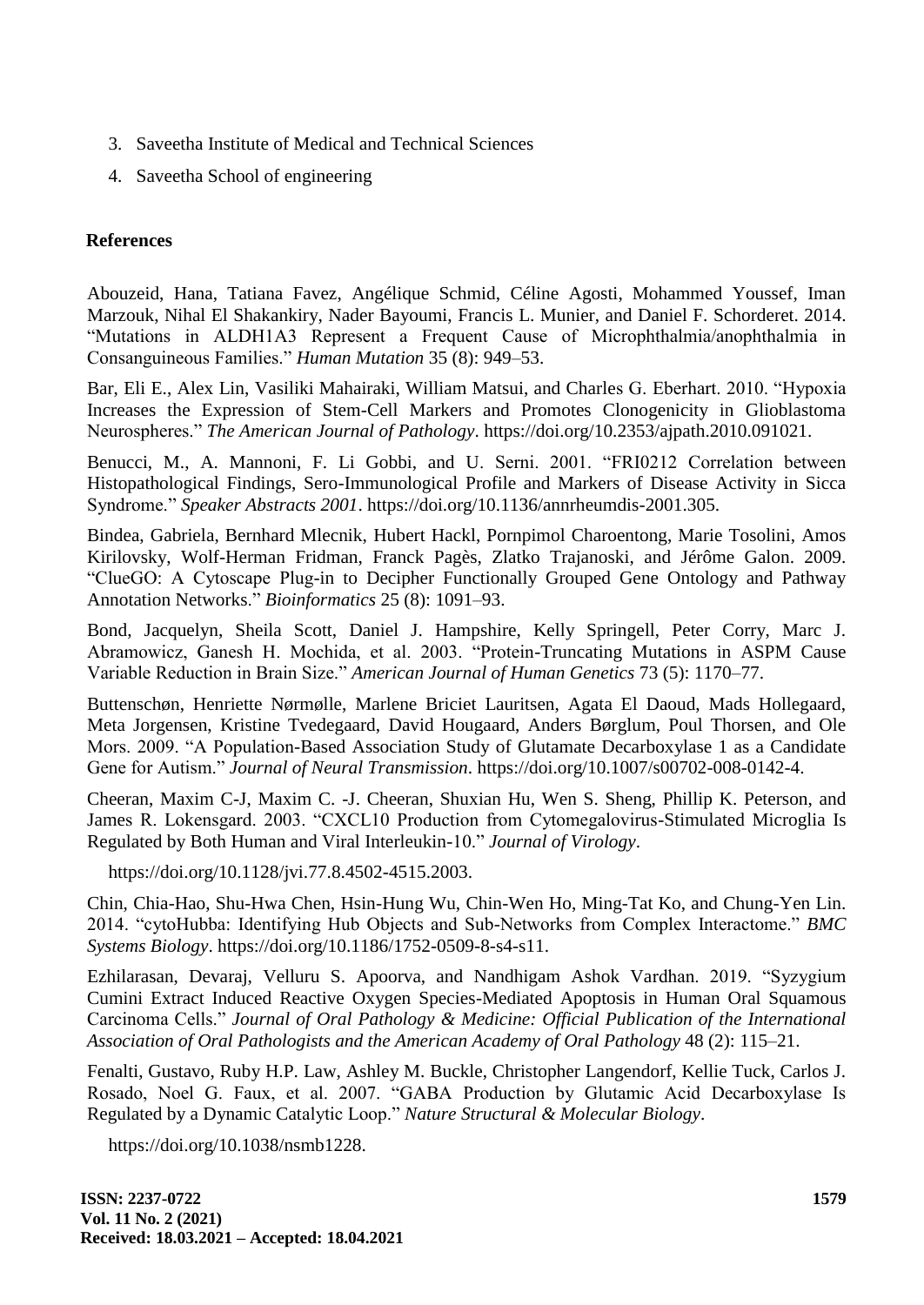Fonseka, Pamali, Mohashin Pathan, Sai V. Chitti, Taeyoung Kang, and Suresh Mathivanan. 2020. "FunRich Enables Enrichment Analysis of OMICs Datasets." *Journal of Molecular Biology*. https://doi.org/10.1016/j.jmb.2020.166747.

Francescone, Ralph, Steve Scully, Brooke Bentley, Wei Yan, Sherry L. Taylor, Dennis Oh, Luis Moral, and Rong Shao. 2012. "Glioblastoma-Derived Tumor Cells Induce Vasculogenic Mimicry through Flk-1 Protein Activation." *The Journal of Biological Chemistry* 287 (29): 24821–31.

Geiman, T.M., S.K. Durum, and K. Muegge. 1998. "Characterization of Gene Expression, Genomic Structure, and Chromosomal Localization of Hells (Lsh)." *Genomics* 54 (3): 477–83.

Gheena, S., and D. Ezhilarasan. 2019. "Syringic Acid Triggers Reactive Oxygen Species-Mediated Cytotoxicity in HepG2 Cells." *Human & Experimental Toxicology* 38 (6): 694–702.

Grond-Ginsbach, C., F. Wigger, M. Morcher, F. von Pein, A. Grau, I. Hausser, and T. Brandt. 2002. "Sequence Analysis of the COL5A2 Gene in Patients with Spontaneous Cervical Artery Dissections." *Neurology* 58 (7): 1103–5.

Gudi, R., M. M. Bowker-Kinley, N. Y. Kedishvili, Y. Zhao, and K. M. Popov. 1995. "Diversity of the Pyruvate Dehydrogenase Kinase Gene Family in Humans." *The Journal of Biological Chemistry* 270 (48): 28989–94.

Iemitsu, Motoyuki, Seiji Maeda, Takeshi Otsuki, Jun Sugawara, Takumi Tanabe, Subrina Jesmin, Shinya Kuno, Ryuichi Ajisaka, Takashi Miyauchi, and Mitsuo Matsuda. 2006. "Polymorphism in Endothelin-Related Genes Limits Exercise-Induced Decreases in Arterial Stiffness in Older Subjects." *Hypertension*. https://doi.org/10.1161/01.hyp.0000217520.44176.73.

Jamieson, Sarra E., Lee-Anne de Roubaix, Mario Cortina-Borja, Hooi Kuan Tan, Ernest J. Mui, Heather J. Cordell, Michael J. Kirisits, et al. 2008. "Genetic and Epigenetic Factors at COL2A1 and ABCA4 Influence Clinical Outcome in Congenital Toxoplasmosis." *PloS One* 3 (6): e2285.

John, Harald, Kerstin Radtke, Ludger Ständker, and Wolf-Georg Forssmann. 2005. "Identification and Characterization of Novel Endogenous Proteolytic Forms of the Human Angiogenesis Inhibitors Restin and Endostatin." *Biochimica et Biophysica Acta* 1747 (2): 161–70.

Jose, Jerry, Ajitha, and Haripriya Subbaiyan. 2020. "Different Treatment Modalities Followed by Dental Practitioners for Ellis Class 2 Fracture – A Questionnaire-Based Survey." *The Open Dentistry Journal* 14 (1): 59–65.

Kathagen, Annegret, Alexander Schulte, Gerd Balcke, Heidi S. Phillips, Tobias Martens, Jakob Matschke, Hauke S. Günther, et al. 2013. "Hypoxia and Oxygenation Induce a Metabolic Switch between Pentose Phosphate Pathway and Glycolysis in Glioma Stem-like Cells." *Acta Neuropathologica*. https://doi.org/10.1007/s00401-013-1173-y.

Ke, Yang, Mohammed Saleh Al Aboody, Wael Alturaiki, Suliman A. Alsagaby, Faiz Abdulaziz Alfaiz, Vishnu Priya Veeraraghavan, and Suresh Mickymaray. 2019. "Photosynthesized Gold Nanoparticles from Catharanthus Roseus Induces Caspase-Mediated Apoptosis in Cervical Cancer Cells (HeLa)." *Artificial Cells, Nanomedicine, and Biotechnology* 47 (1): 1938–46.

Krishnaswamy, Haribabu, Sivaprakash Muthukrishnan, Sathish Thanikodi, Godwin Arockiaraj Antony, and Vijayan Venkatraman. 2020. "Investigation of Air Conditioning Temperature Variation by Modifying the Structure of Passenger Car Using Computational Fluid Dynamics." *Thermal Science* 24 (1 Part B): 495–98.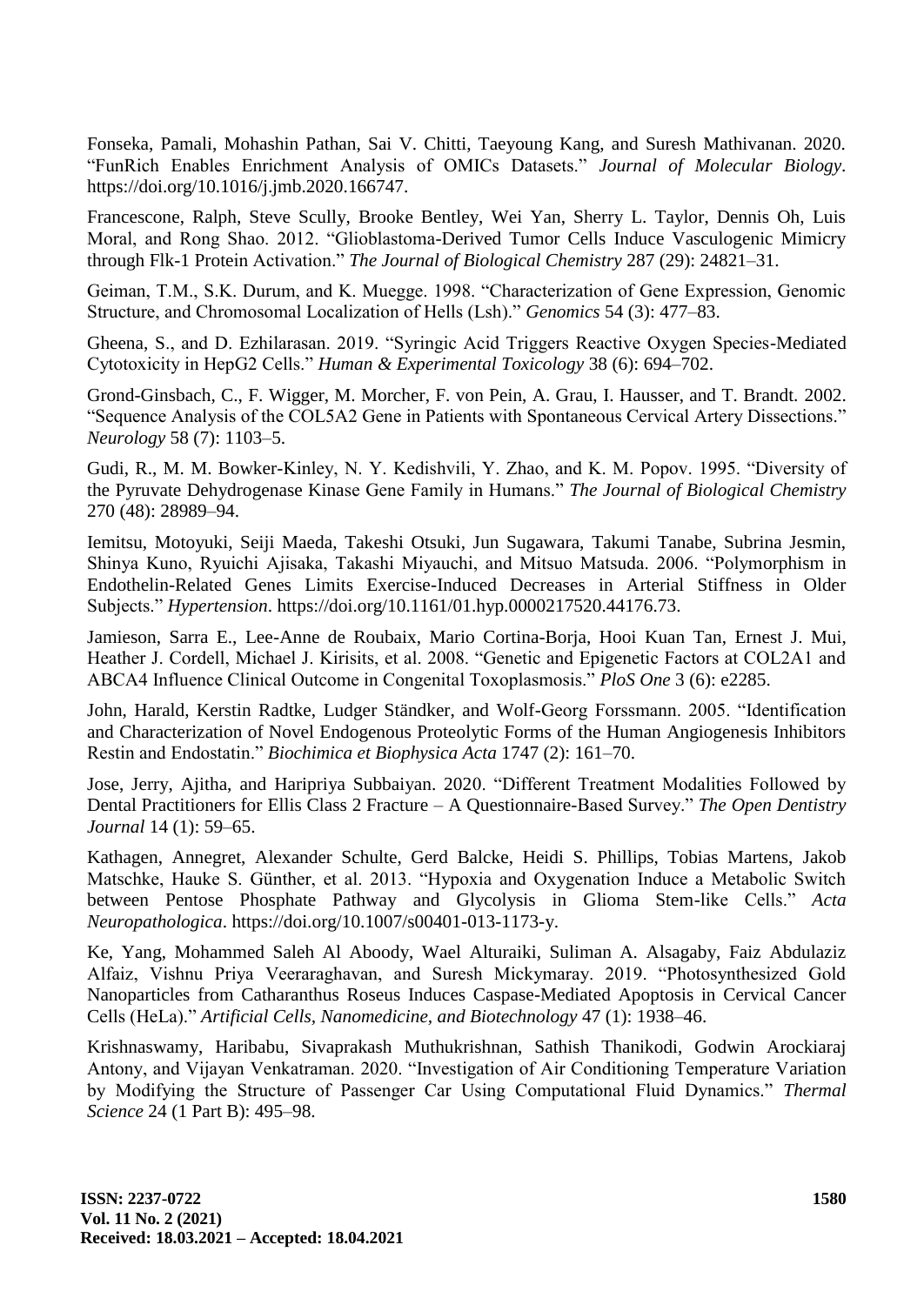Lee, D.W., K. Zhang, Z. Q. Ning, E.H. Raabe, S. Tintner, R. Wieland, B.J. Wilkins, J.M. Kim, R.I. Blough, and R. J. Arceci. 2000. "Proliferation-Associated SNF2-like Gene (PASG): A SNF2 Family Member Altered in Leukemia." *Cancer Research* 60 (13): 3612–22.

Malli Sureshbabu, Nivedhitha, Kathiravan Selvarasu, Jayanth Kumar V, Mahalakshmi Nandakumar, and Deepak Selvam. 2019. "Concentrated Growth Factors as an Ingenious Biomaterial in Regeneration of Bony Defects after Periapical Surgery: A Report of Two Cases." *Case Reports in Dentistry* 2019 (January): 7046203.

Mathew, M.G., S.R. Samuel, A.J. Soni, and K.B. Roopa. 2020. "Evaluation of Adhesion of Streptococcus Mutans, Plaque Accumulation on Zirconia and Stainless Steel Crowns, and Surrounding Gingival Inflammation in Primary …." *Clinical Oral Investigations*. https://link.springer.com/article/10.1007/s00784-020-03204-9.

Mehta, Meenu, Deeksha, Devesh Tewari, Gaurav Gupta, Rajendra Awasthi, Harjeet Singh, Parijat Pandey, et al. 2019. "Oligonucleotide Therapy: An Emerging Focus Area for Drug Delivery in Chronic Inflammatory Respiratory Diseases." *Chemico-Biological Interactions* 308 (August): 206–15.

Mering, C.V., and C.V. Mering. 2003. "STRING: A Database of Predicted Functional Associations between Proteins." *Nucleic Acids Research*. https://doi.org/10.1093/nar/gkg034.

Muthukrishnan, Sivaprakash, Haribabu Krishnaswamy, Sathish Thanikodi, Dinesh Sundaresan, and Vijayan Venkatraman. 2020. "Support Vector Machine for Modelling and Simulation of Heat Exchangers." *Thermal Science* 24 (1 Part B): 499–503.

Ohgaki, Hiroko, and Paul Kleihues. 2013. "The Definition of Primary and Secondary Glioblastoma." *Clinical Cancer Research: An Official Journal of the American Association for Cancer Research* 19 (4): 764–72.

Ozan, Erol, Hamza Okur, Cağdaş Eker, Ozlem D. Eker, Ali Saffet Gönül, and Nurten Akarsu. 2010. "The Effect of Depression, BDNF Gene val66met Polymorphism and Gender on Serum BDNF Levels." *Brain Research Bulletin* 81 (1): 61–65.

Pc, J., T. Marimuthu, and P. Devadoss. 2018. "Prevalence and Measurement of Anterior Loop of the Mandibular Canal Using CBCT: A Cross Sectional Study." *Clinical Implant Dentistry and Related Research*. https://europepmc.org/article/med/29624863.

Ramadurai, Neeraja, Deepa Gurunathan, A. Victor Samuel, Emg Subramanian, and Steven J. L. Rodrigues. 2019. "Effectiveness of 2% Articaine as an Anesthetic Agent in Children: Randomized Controlled Trial." *Clinical Oral Investigations* 23 (9): 3543–50.

Ramesh, Asha, Sheeja Varghese, Nadathur D. Jayakumar, and Sankari Malaiappan. 2018. "Comparative Estimation of Sulfiredoxin Levels between Chronic Periodontitis and Healthy Patients - A Case-Control Study." *Journal of Periodontology* 89 (10): 1241–48.

Rosmaninho, Pedro, Susanne Mükusch, Valerio Piscopo, Vera Teixeira, Alexandre Asf Raposo, Rolf Warta, Romina Bennewitz, et al. 2018. "Zeb1 Potentiates Genome-Wide Gene Transcription with Lef1 to Promote Glioblastoma Cell Invasion." *The EMBO Journal* 37 (15). https://doi.org/10.15252/embj.201797115.

Samuel, Melvin S., Jayanta Bhattacharya, Sankalp Raj, Needhidasan Santhanam, Hemant Singh, and N. D. Pradeep Singh. 2019. "Efficient Removal of Chromium(VI) from Aqueous Solution Using Chitosan Grafted Graphene Oxide (CS-GO) Nanocomposite." *International Journal of Biological Macromolecules* 121 (January): 285–92.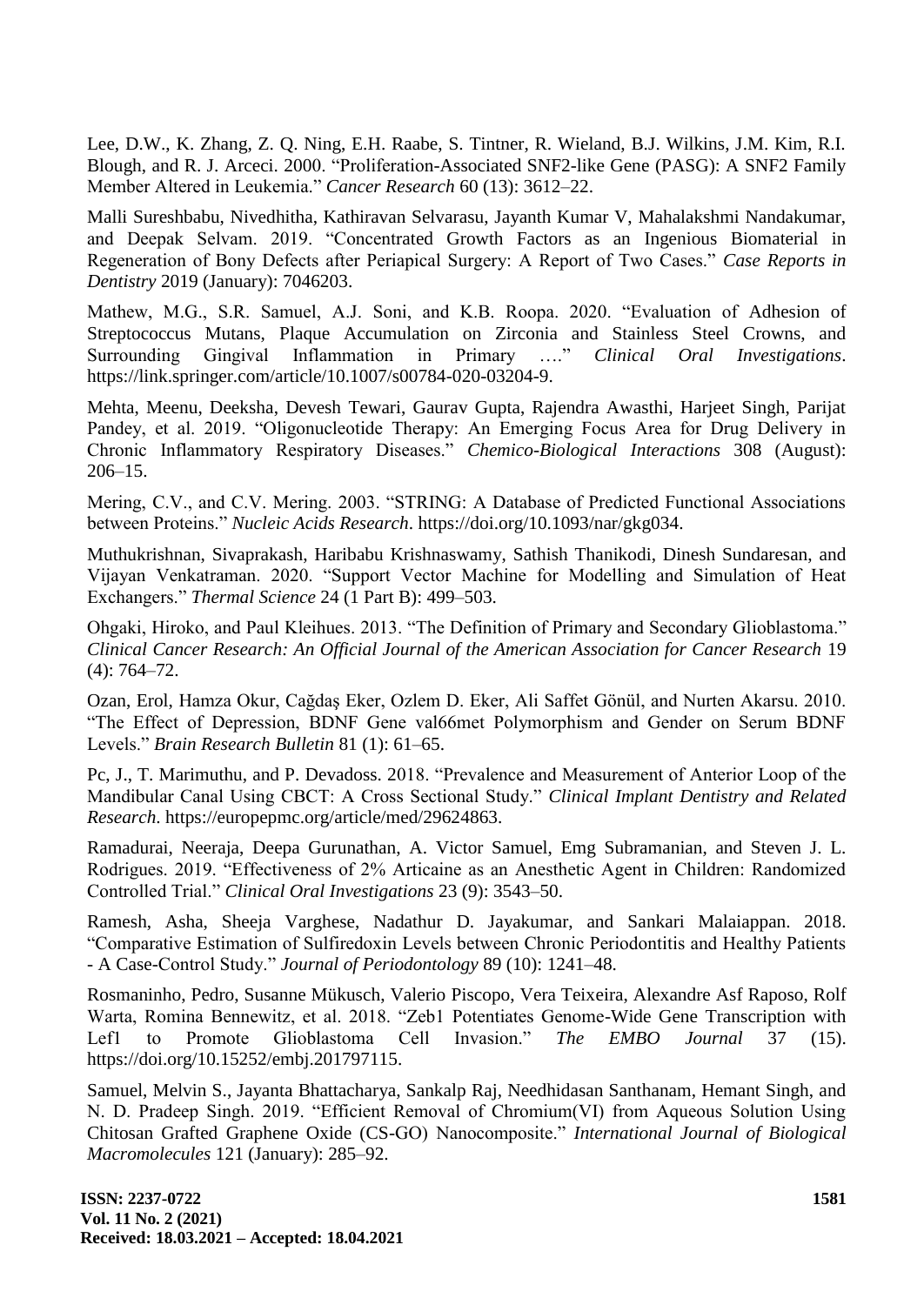Samuel, Srinivasan Raj, Shashidhar Acharya, and Jeevika Chandrasekar Rao. 2020. "School Interventions-Based Prevention of Early-Childhood Caries among 3-5-Year-Old Children from Very Low Socioeconomic Status: Two-Year Randomized Trial." *Journal of Public Health Dentistry* 80  $(1): 51-60.$ 

Sathish, T., and S. Karthick. 2020. "Wear Behaviour Analysis on Aluminium Alloy 7050 with Reinforced SiC through Taguchi Approach." *Journal of Japan Research Institute for Advanced Copper-Base Materials and Technologies* 9 (3): 3481–87.

Shannon, P. 2003. "Cytoscape: A Software Environment for Integrated Models of Biomolecular Interaction Networks." *Genome Research*. https://doi.org/10.1101/gr.1239303.

Sharma, Parvarish, Meenu Mehta, Daljeet Singh Dhanjal, Simran Kaur, Gaurav Gupta, Harjeet Singh, Lakshmi Thangavelu, et al. 2019. "Emerging Trends in the Novel Drug Delivery Approaches for the Treatment of Lung Cancer." *Chemico-Biological Interactions* 309 (August): 108720.

Shergalis, Andrea, Armand Bankhead 3rd, Urarika Luesakul, Nongnuj Muangsin, and Nouri Neamati. 2018. "Current Challenges and Opportunities in Treating Glioblastoma." *Pharmacological Reviews* 70 (3): 412–45.

Singer-Sam, J., D.H. Keith, K. Tani, R.L. Simmer, L. Shively, S. Lindsay, A. Yoshida, and A.D. Riggs. 1984. "Sequence of the Promoter Region of the Gene for Human X-Linked 3-Phosphoglycerate Kinase." *Gene* 32 (3): 409–17.

Sridharan, Gokul, Pratibha Ramani, Sangeeta Patankar, and Rajagopalan Vijayaraghavan. 2019. "Evaluation of Salivary Metabolomics in Oral Leukoplakia and Oral Squamous Cell Carcinoma." *Journal of Oral Pathology & Medicine: Official Publication of the International Association of Oral Pathologists and the American Academy of Oral Pathology* 48 (4): 299–306.

Välkkilä, Merja, Miia Melkoniemi, Laura Kvist, Helena Kuivaniemi, Gerard Tromp, and Leena Ala-Kokko. 2001. "Genomic Organization of the Human COL3A1 and COL5A2 Genes: COL5A2 Has Evolved Differently than the Other Minor Fibrillar Collagen Genes." *Matrix Biology*. https://doi.org/10.1016/s0945-053x(01)00145-7.

Varghese, Sheeja Saji, Asha Ramesh, and Deepak Nallaswamy Veeraiyan. 2019. "Blended Module-Based Teaching in Biostatistics and Research Methodology: A Retrospective Study with Postgraduate Dental Students." *Journal of Dental Education* 83 (4): 445–50.

Venu, Harish, V. Dhana Raju, and Lingesan Subramani. 2019. "Combined Effect of Influence of Nano Additives, Combustion Chamber Geometry and Injection Timing in a DI Diesel Engine Fuelled with Ternary (diesel-Biodiesel-Ethanol) Blends." *Energy* 174 (May): 386–406.

Venu, Harish, Lingesan Subramani, and V. Dhana Raju. 2019. "Emission Reduction in a DI Diesel Engine Using Exhaust Gas Recirculation (EGR) of Palm Biodiesel Blended with TiO2 Nano Additives." *Renewable Energy* 140 (September): 245–63.

Vignesh, R., Ditto Sharmin, C. Vishnu Rekha, Sankar Annamalai, and Parisa Norouzi Baghkomeh. 2019. "Management of Complicated Crown-Root Fracture by Extra-Oral Fragment Reattachment and Intentional Reimplantation with 2 Years Review." *Contemporary Clinical Dentistry* 10 (2): 397–401.

Vijayakumar Jain, S., M. R. Muthusekhar, M. F. Baig, P. Senthilnathan, S. Loganathan, P. U. Abdul Wahab, M. Madhulakshmi, and Yogaen Vohra. 2019. "Evaluation of Three-Dimensional Changes in Pharyngeal Airway Following Isolated Lefort One Osteotomy for the Correction of Vertical Maxillary Excess: A Prospective Study." *Journal of Maxillofacial and Oral Surgery* 18 (1): 139–46.